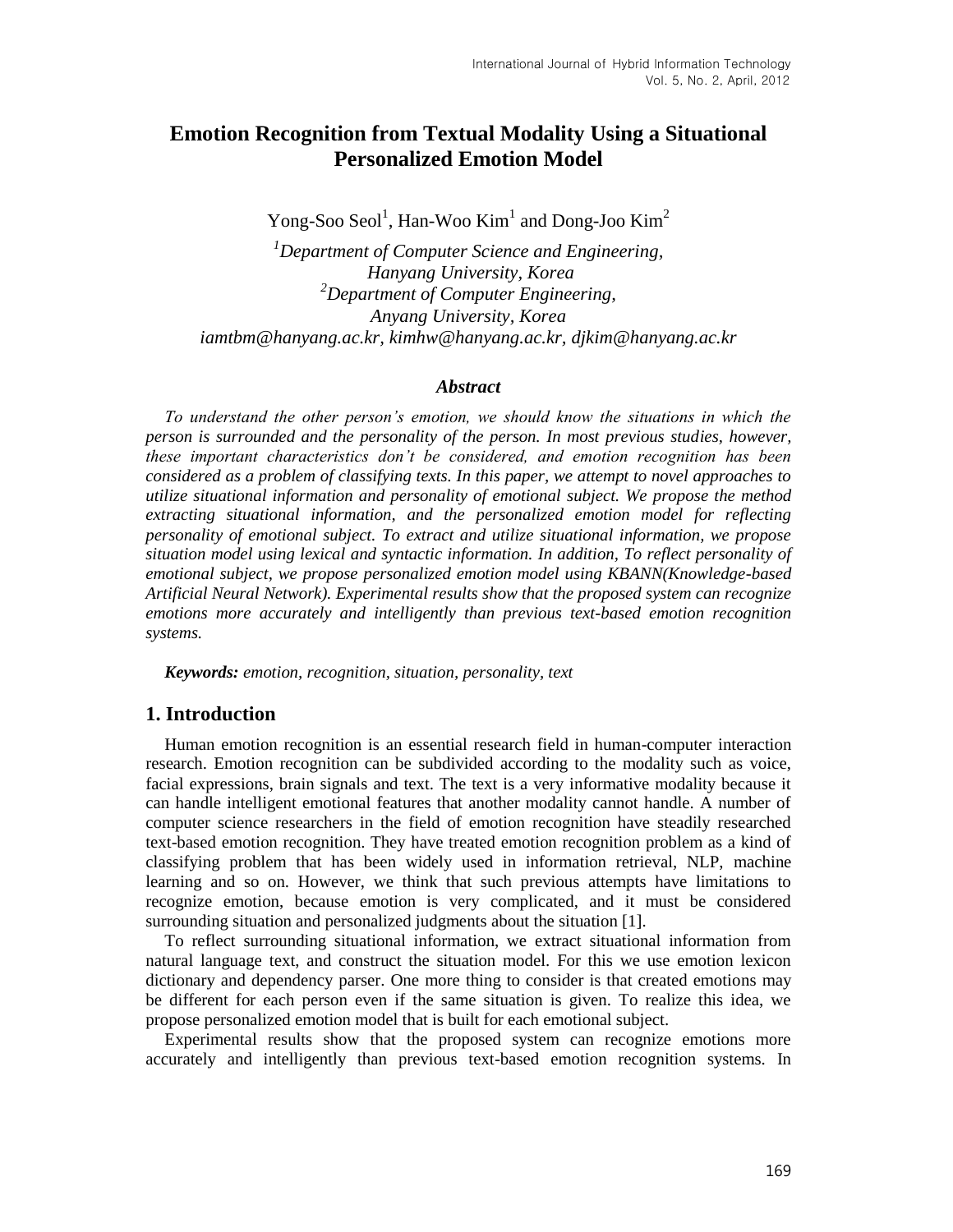particular, in case that input sentences have no emotional keyword, significant improved result is shown.

## **2. Related Works**

Most of the text-based emotion recognition is based on a keyword-spotting algorithm [2, 3]. Keyword-spotting method is relatively easy to process, because it only handles word-level vocabulary information. So, much of linguistic information is lost. In addition, processing ironic or negative expression is almost impossible because it only handles surface information of sentence. Because of these limitations, we think a keyword-spotting algorithm is not suitable in the area needed high accuracy or intelligent language processing.

Some researcher who felt the limitations of keyword-spotting method have tried to utilize syntactic information, semantic information, pragmatic information or other linguistic information [4, 5]. However, previous researches don't consider surrounding situation and personality for emotional subject. In this paper, we attempt human-like intelligent emotion recognition using these characteristics.

## **3. Implementation**

In general, text-based emotion recognition researches handle two to eight emotions. However, we chose both sixteen emotions proposed by Lazarus and six emotions proposed by Ekman as candidate, and we selected nine emotions (anger, fear, sadness, happiness, disgust, surprise, love gratitude, and anxiety) as target for recognition based on the conditions which have a relatively high occurrence rate and are easy to recognize.

We assume that emotion recognition process is "To recognize a given situation from text, and to find emotions by matching the situation with emotion creation rules that consider personalized emotion model". To implement this idea, given situation and personalized emotion model should be defined and modeled. The situation described in this paper is stimuli or input data to generate emotion. We extract the situation information from natural language text, and use it as input data for emotion recognition and as situation knowledge.

We extract the situation knowledge from natural language text in English, and utilize it in the course of subsequent processing. We define the situation knowledge as entity-relationship structure, and call it as the situation model. We use to weighted graph data structure to represent the strength of relations. Following figure illustrates an example of the simple situation model.



**Figure 1. An Example of Situation Model**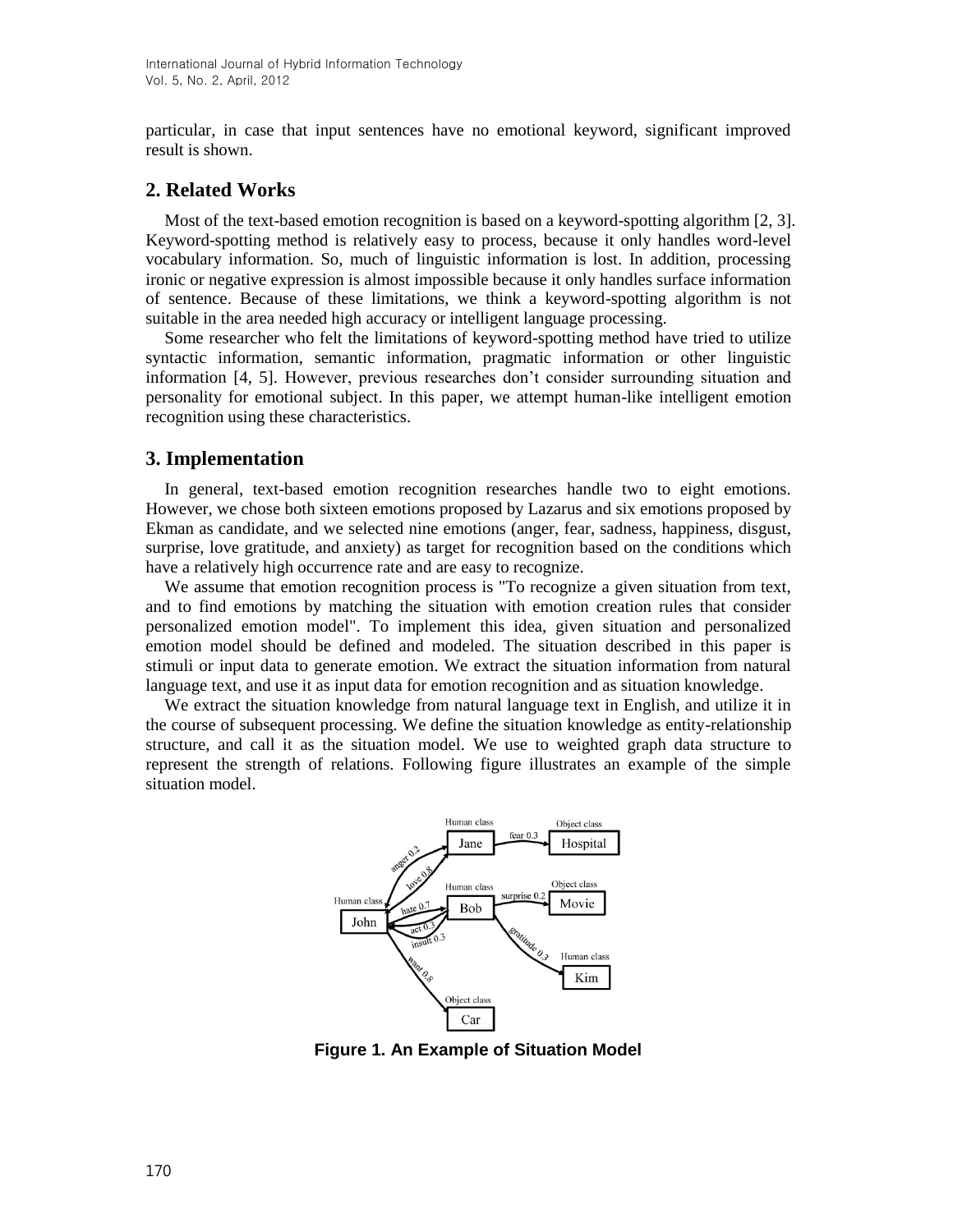Each class (node) can be subdivided into human classes and object classes. A human class indicates human that own emotion. An object class indicates the objects that can relate to the human. Each class is connected by the relation. The relation only can be expressed as predefined emotional language vocabulary. Every natural language sentence is mapped to emotional lexicon through emotional lexicon dictionary.

Human class and object class should be identified by natural language processing from input text sentence. For this, we parse input text by the Stanford dependency parser [6]. In the result of dependency parsing, most sentences have nominal subject dependency (has *nsubj* tag in parsing result of the Stanford dependency parser) except special exception (omitting subject, etc). In the nominal subject dependency relation, the governor could be a main verb and the determiner could be a subject. In the case that the main verb is the copular verb (has *cop* tag), the subject and the main verb could be found in copula dependency. We could also find the subject in case that subject is noun phrase by tracking determiner of the nominal subject dependency relation. The object could be found by the dependency including the main verb. It can be the target object of the relation. The relation name is assigned as the mapped word with the main verb in the emotion lexicon dictionary. Situation knowledge can be expanded by iterating the process described above for an input sentences.

Emotion lexicon is determined as the lexicon used at the emotion creation rules. Emotion lexicon dictionary is automatically constructed by expanding 25 initial seed words into kdepth synonyms and antonyms. In addition, whenever a new lexicon appear in an input sentence in learning process and test process, the user can determine the emotion category and add the lexicon into the emotion lexicon dictionary.

A situation is represented by [*Sobject*-*relation*(-*Tobject*)] tuple form. Only situations having *Sobject* as human class can be extracted. The situation extractor module operates with one essential parameter(*Sobject*) and optional parameter(*Tobject*). The essential parameter is emotional subject (only human class is possible). The module searches all situations having *Sobject* as the parameter. The optional parameter is target object parameter. If the module has both parameters then the module searches all relation having in-link object as essential parameter and out-link object as optional parameter. Else, if the module has essential parameter and no optional parameter, the module searches all relation having essential parameter (including [*Sobject*-*relation*-NULL]).

We have to find subject from input sentence in order to build personalized emotion model. The subject of an input sentence is already found in the process for extracting situation knowledge. If this subject is human then determine it as emotional subject. We determine the subject as human subject if the subject is subject of emotional relation (such as like, fear).

We employ the KBANN (Knowledge Based Artificial Neural Network) [7] as data structure for emotion model. When domain-knowledge exists, the KBANN can expect better performance though having sparse training data. We use domain-knowledge such as emotion creation rule and it is difficult to get abundant training data. For these reasons, the KBANN is very useful for our emotion recognition system.

We define and use the emotion structure as input data for the KBANN. An emotion structure is 25-cell flag array corresponding 25 representative emotion lexicons (which are used in the emotion creation rule). Each element of the array has 1 if corresponded emotional lexicon exists or 0 if corresponded emotional lexicon not exists.

We roughly show the process of design KBANN with an example for Anger emotion creation rule. For more detail about design KBANN with domain-knowledge, refer the papers for KBANN [7]. According to psychological theory [1], Anger is created when emotional subject suffer from insulting words or actions. We can make it creation rule as Anger  $\rightarrow$ anger  $\vee$  (insult  $\wedge$  (verbal  $\vee$  act)). Then network can be built by Network changing rule in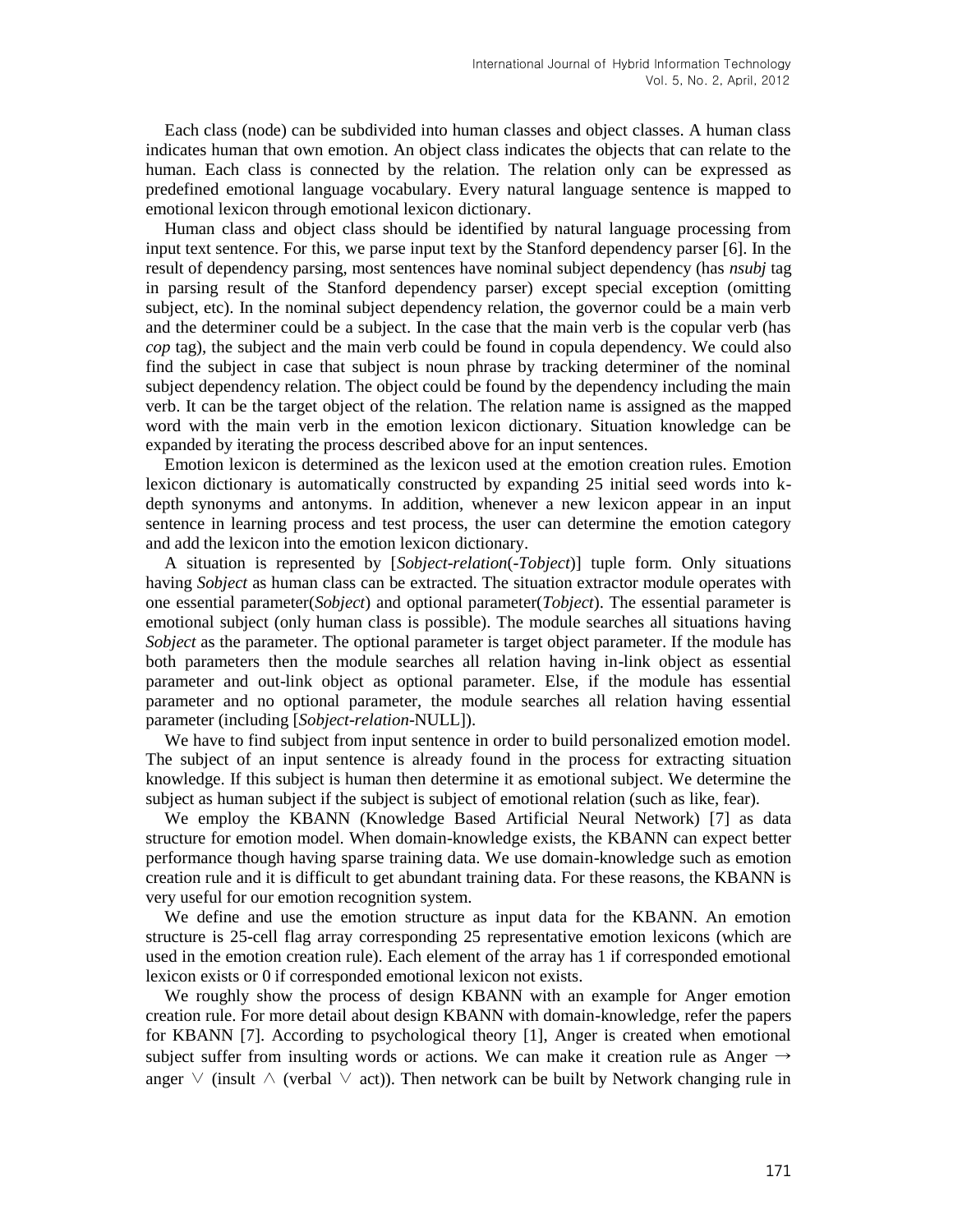the paper proposing KBANN. As the same way, nine networks can be built by nine emotion creation rules. The training corpus is constructed with sentences including abundant emotional expressions. The corpus consists of about 3000 sentences. Each sentence tagged with nine target emotions and neutral emotion. Once a input sentence goes to the the system, dependency parsing, extracting situation information, selecting KBANN corresponding to emotional subject, inputting 25 flag array of emotion structure into the KBANN, and refining weight parameters of the KBANN through back-propagation algorithm are performed respectively. The proposed emotion recognition system is shown in Figure 2.



**Figure 2. System Overview**

## **4. Experiment**

There is no standard corpus for experiment in emotion recognition field yet. Therefore, we decided to build the corpus including abundant emotional information. About 3000 sentences are included in the corpus. About 49 percent of the sentences include emotional information directly or indirectly. We evaluated accuracy of proposed emotion recognition system by comparing emotions predicted by the system with tagged emotions in the test corpus. Tenfold cross validation method is used. 2970 sentences in the corpus are used for the test. The evaluation result is in Table 1.

| <b>Scenario</b>  | Correct | # of sentences | Accuracy $(\% )$ |
|------------------|---------|----------------|------------------|
| Anger            | 95      | 154            | 61.69            |
| Disgust          | 79      | 150            | 52.67            |
| Fear             | 134     | 178            | 75.28            |
| Love             | 96      | 189            | 50.79            |
| <b>Sadness</b>   | 102     | 129            | 79.07            |
| Surprise         | 128     | 181            | 70.72            |
| Gratitude        | 76      | 157            | 48.41            |
| Unrest           | 87      | 144            | 60.42            |
| <b>Happiness</b> | 107     | 153            | 69.93            |
| Neutral          | 1189    | 1535           | 77.46            |
| Total            | 2093    | 2970           | 70.47            |

**Table 1. Accuracy of Emotion Recognition**

In addition, we implemented a keyword-based emotion recognition system using a simple keyword-spotting algorithm as the baseline. The baseline system identifies emotional keywords by using an emotional keyword dictionary. If an input sentence had emotional keywords, the system output mapped the emotion in the emotional keyword dictionary. About 50 percent of sentences in the corpus have emotional keywords. Figure 3 shows the accuracy of emotion recognition using the proposed system with and without an emotional keyword.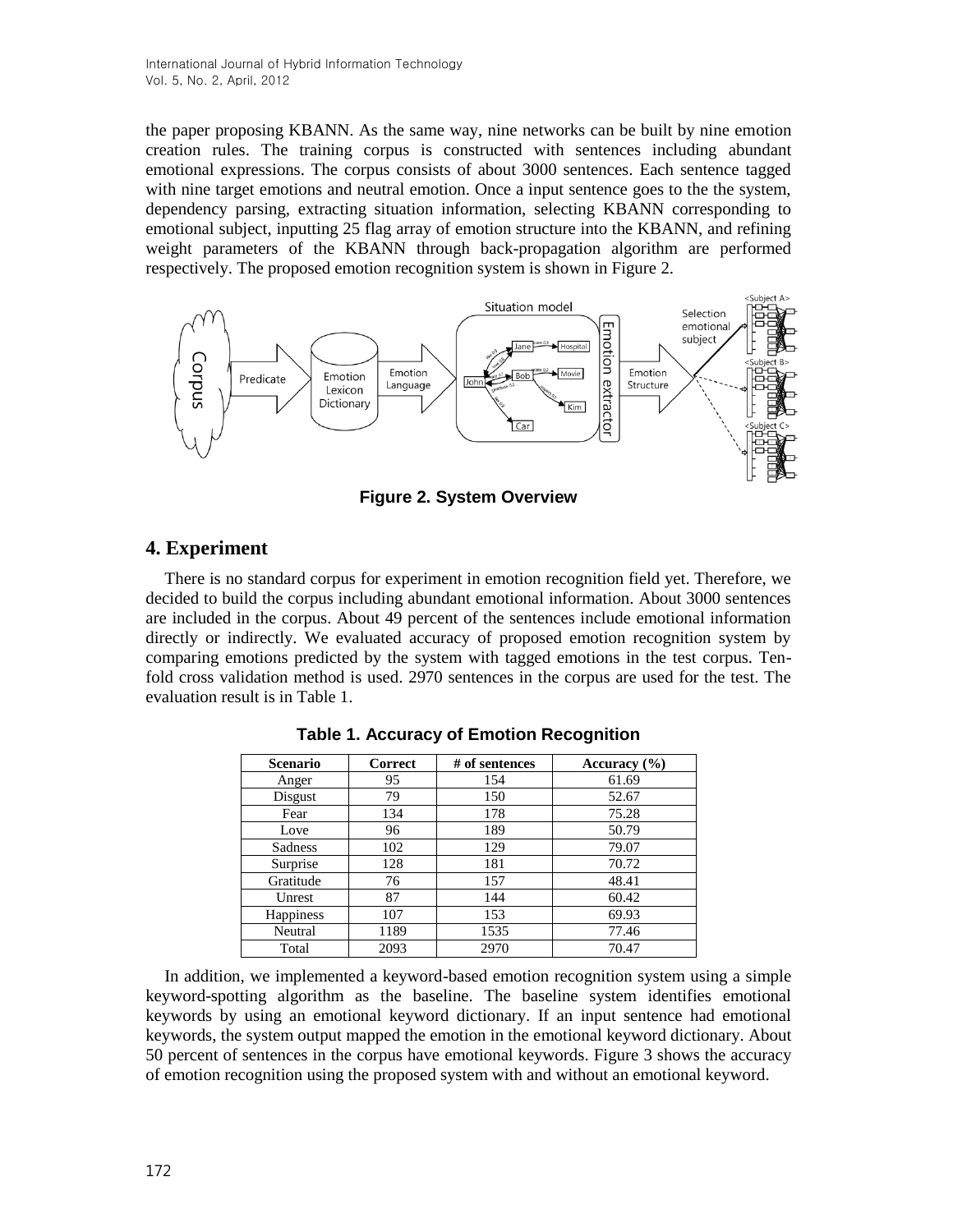

### **Figure 3. Accuracy of Emotion Recognition with an Emotional Keyword (O) and without an Emotional Keyword (X)**

Baseline system using keyword-spotting method showed about 90% of accuracy in case of having emotional keywords. In the case of having no emotional keyword, the accuracy was approximately 10%. On the other hand, proposed system almost uniformly showed approximately 70% of accuracy in both cases. Average accuracy of proposed system was 70.47%, and average accuracy of baseline system was 48%. This experiment showed that proposed method is beneficial in the case that input sentence has no emotional keyword and the case that situation information and personality are needed to recognizing emotion.

### **5. Conclusion**

In this paper, we attempt to recognize emotion using situational information and personalized emotion model. We extract situational information by using dependency parser and the emotion lexicon dictionary, and construct the situation model. The proposed system could also recognize emotions in case having no emotional keyword in input sentences, because it uses situational information. In addition, the system is designed to reflect the characteristic, that each emotional subject may get different emotion in same situation. For this, we constructed and utilized the personalized emotion model using KBANN.

Though proposed system can do human-like intelligent emotion recognition, which traditional text-based emotion recognition system cannot, included characteristic of keywordspotting algorithm and improve the recognition accuracy. Like these, we attempt novel approaches considering the characteristic of emotion. As a result, we showed that intelligent emotion recognition considering surrounding situation and personality of emotional subject is possible.

However still most difficult point to recognize emotion from text modality is natural language processing. To utilize our study in various application areas, complex sentence, embedded sentence, substitute, irony, omission, ambiguity and a number of remained natural language processing issues should be solved in advance.

In emotion recognition area, until now, voice and vision modality have core position. However text modality could play an important role in human-like intelligent emotion recognition as showed in this paper.

### **References**

[1] R. S. Lazarus and B. N. Lazarus, "Passion and reason: Making sense of our emotions", Oxford University Press, New York, **(1994)**.